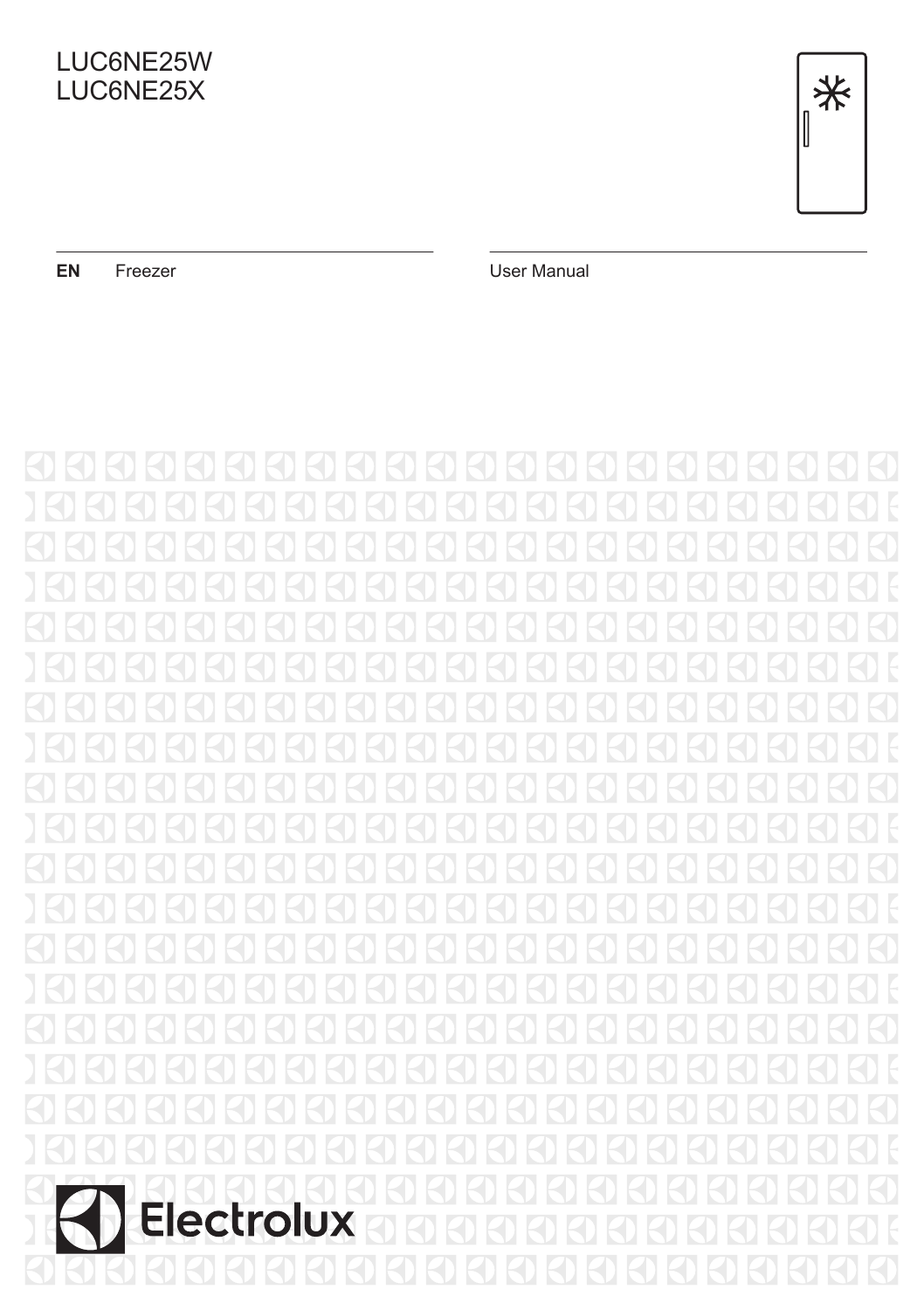# **CONTENTS**

# WE'RE THINKING OF YOU

Thank you for purchasing an Electrolux appliance. You've chosen a product that brings with it decades of professional experience and innovation. Ingenious and stylish, it has been designed with you in mind. So whenever you use it, you can be safe in the knowledge that you'll get great results every time. Welcome to Electrolux.

#### **Visit our website to:**



Get usage advice, brochures, trouble shooter, service and repair information: **www.electrolux.com/support**

Register your product for better service: **www.registerelectrolux.com**

Buy Accessories, Consumables and Original spare parts for your appliance: **www.electrolux.com/shop**

# CUSTOMER CARE AND SERVICE

Always use original spare parts.

When contacting our Authorised Service Centre, ensure that you have the following data available: Model, PNC, Serial Number.

The information can be found on the rating plate.

- $\triangle$  Warning / Caution-Safety information
- General information and tips
- **P** Environmental information

Subject to change without notice.

# **1.** SAFETY INFORMATION

Before the installation and use of the appliance, carefully read the supplied instructions. The manufacturer is not responsible for any injuries or damage that are the result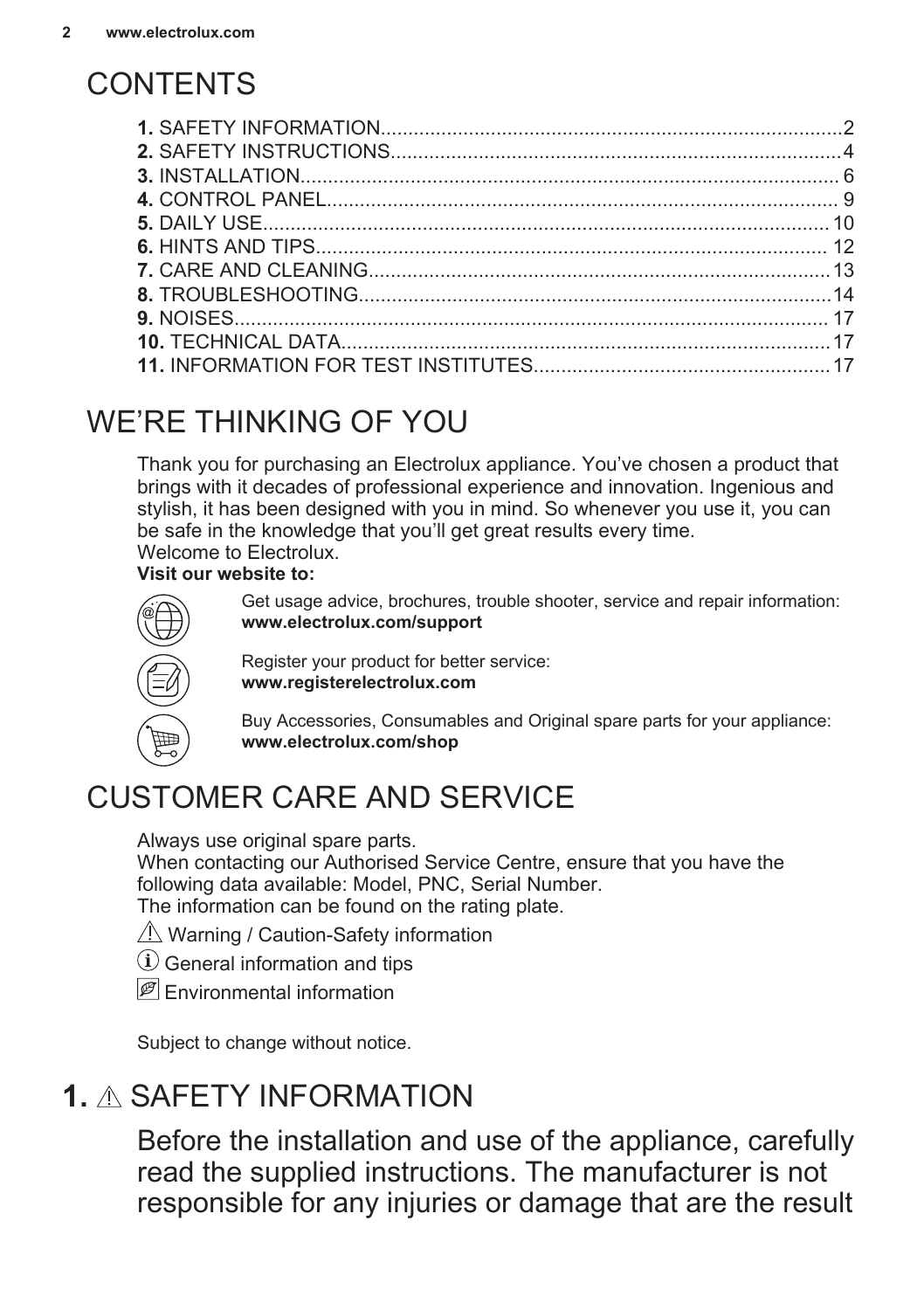of incorrect installation or usage. Always keep the instructions in a safe and accessible location for future reference.

# **1.1** Children and vulnerable people safety

- This appliance can be used by children aged from 8 years and above and persons with reduced physical, sensory or mental capabilities or lack of experience and knowledge if they have been given supervision or instruction concerning the use of the appliance in a safe way and understand the hazards involved.
- Children aged from 3 to 8 years are allowed to load and unload the appliance provided that they have been properly instructed.
- This appliance may be used by persons with very extensive and complex disabilities provided that they have been properly instructed.
- Children of less than 3 years of age should be kept away from the appliance unless continuously supervised.
- Do not let children play with the appliance.
- Children shall not carry out cleaning and user maintenance of the appliance without supervision.
- Keep all packaging away from children and dispose of it appropriately.

# **1.2** General Safety

- This appliance is intended to be used in household and similar applications such as:
	- Farm houses; staff kitchen areas in shops, offices and other working environments;
	- By clients in hotels, motels, bed and breakfast and other residential type environments.
- To avoid contamination of food respect the following instructions:
	- do not open the door for long periods;
	- clean regularly surfaces that can come in contact with food and accessible drainage systems;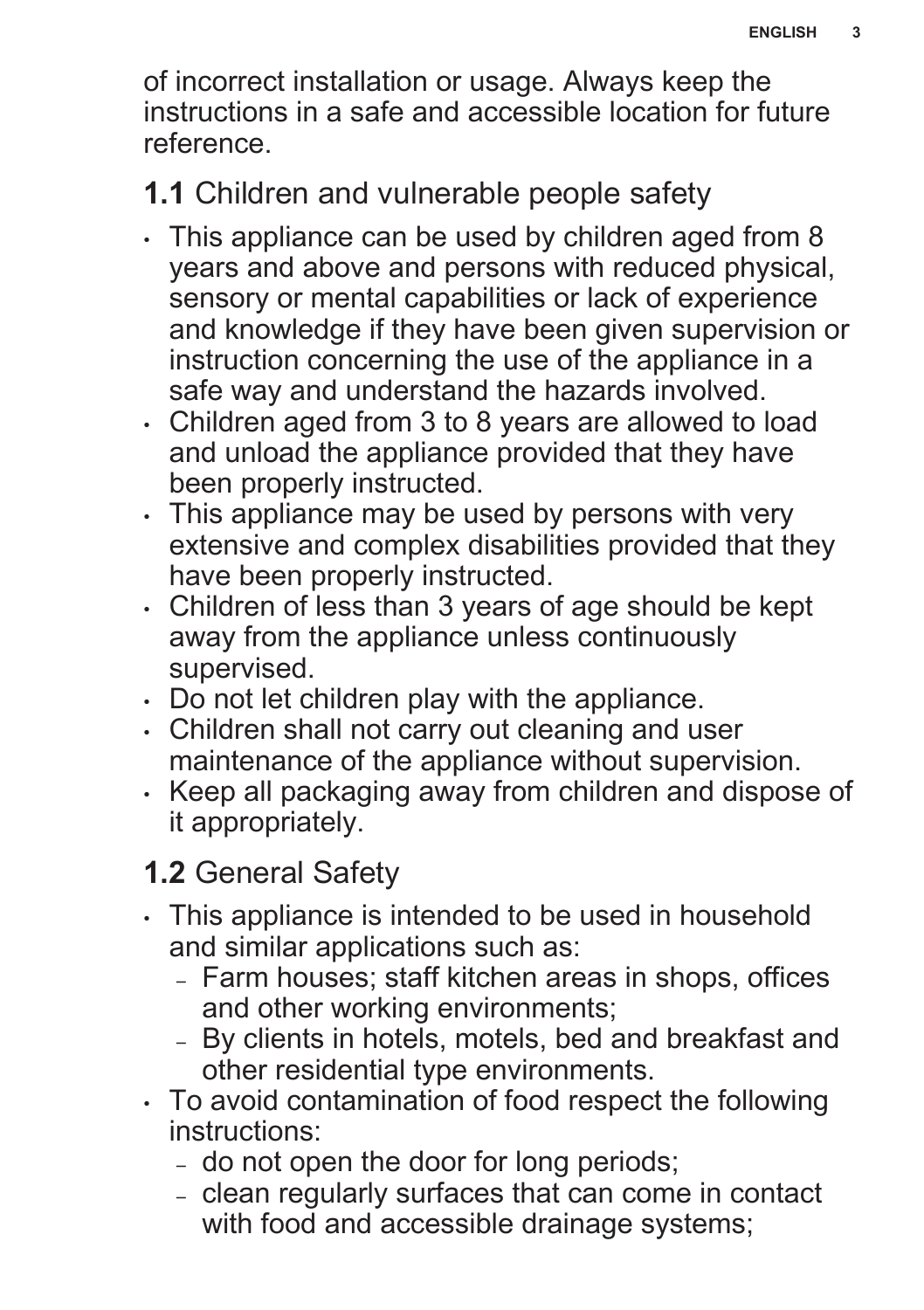- <span id="page-3-0"></span>• WARNING: Keep ventilation openings, in the appliance enclosure or in the built-in structure, clear of obstruction.
- WARNING: Do not use mechanical devices or other means to accelerate the defrosting process, other than those recommended by the manufacturer.
- WARNING: Do not damage the refrigerant circuit.
- WARNING: Do not use electrical appliances inside the food storage compartments of the appliance, unless they are of the type recommended by the manufacturer.
- Do not use water spray and steam to clean the appliance.
- Clean the appliance with a moist soft cloth. Only use neutral detergents. Do not use abrasive products, abrasive cleaning pads, solvents or metal objects.
- When the appliance is empty for long period, switch it off, defrost, clean, dry and leave the door open to prevent mould from developing within the appliance.
- Do not store explosive substances such as aerosol cans with a flammable propellant in this appliance.
- If the supply cord is damaged, it must be replaced by the manufacturer, its Authorised Service Centre or similarly qualified persons in order to avoid a hazard.

# **2.** SAFETY INSTRUCTIONS

# **2.1** Installation



### **WARNING!**

Only a qualified person must install this appliance.

- Remove all the packaging.
- Do not install or use a damaged appliance.
- Follow the installation instructions supplied with the appliance.
- Always take care when moving the appliance as it is heavy. Always use safety gloves and enclosed footwear.
- Make sure the air can circulate around the appliance.
- At first installation or after reversing the door wait at least 4 hours before

connecting the appliance to the power supply. This is to allow the oil to flow back in the compressor.

- Before carrying out any operations on the appliance (e.g. reversing the door), remove the plug from the power socket.
- Do not install the appliance close to radiators or cookers, ovens or hobs.
- Do not expose the appliance to the rain.
- Do not install the appliance where there is direct sunlight.
- Do not install this appliance in areas that are too humid or too cold.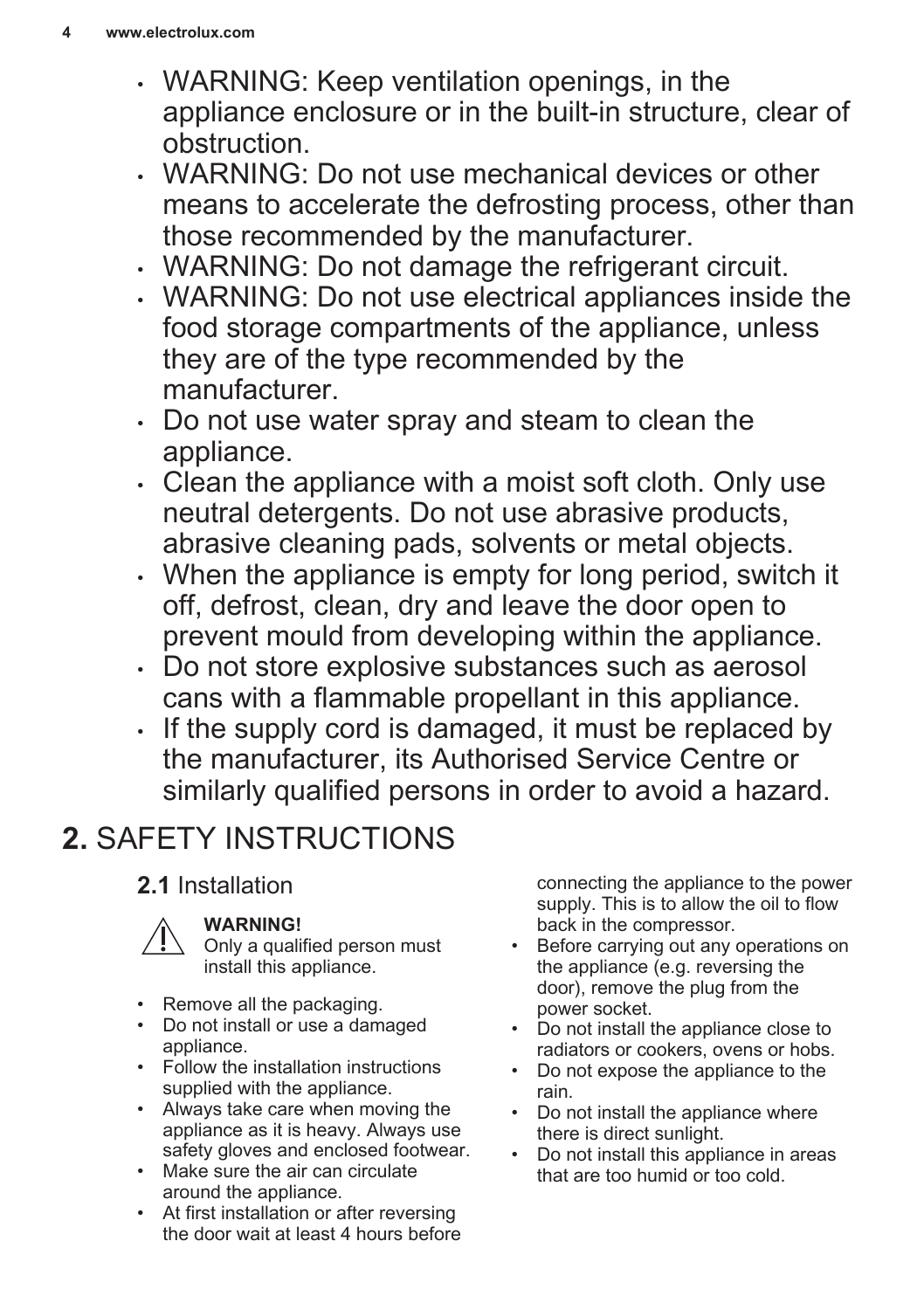- When you move the appliance, lift it by the front edge to avoid scratching the floor.
- The appliance contains a bag of desiccant. This is not a toy. This is not food. Please dispose of it immediately.

### **2.2** Electrical connection

#### **WARNING!**

Risk of fire and electric shock.



#### **WARNING!**

When positioning the appliance, ensure the supply cord is not trapped or damaged.



#### **WARNING!**

Do not use multi-plug adapters and extension cables.

- The appliance must be earthed.
- Make sure that the parameters on the rating plate are compatible with the electrical ratings of the mains power supply.
- Always use a correctly installed shockproof socket.
- Make sure not to cause damage to the electrical components (e.g. mains plug, mains cable, compressor). Contact the Authorised Service Centre or an electrician to change the electrical components.
- The mains cable must stay below the level of the mains plug.
- Connect the mains plug to the mains socket only at the end of the installation. Make sure that there is access to the mains plug after the installation.
- Do not pull the mains cable to disconnect the appliance. Always pull the mains plug.

### **2.3** Use



#### **WARNING!**

Risk of injury, burns, electric shock or fire.



- Do not change the specification of this appliance.
- Do not put electrical appliances (e.g. ice cream makers) in the appliance unless they are stated applicable by the manufacturer.
- If damage occurs to the refrigerant circuit, make sure that there are no flames and sources of ignition in the room. Ventilate the room.
- Do not let hot items to touch the plastic parts of the appliance.
- Do not put soft drinks in the freezer compartment. This will create pressure on the drink container.
- Do not store flammable gas and liquid in the appliance.
- Do not put flammable products or items that are wet with flammable products in, near or on the appliance.
- Do not touch the compressor or the condenser. They are hot.
- Do not remove or touch items from the freezer compartment if your hands are wet or damp.
- Do not freeze again food that has been thawed.
- Follow the storage instructions on the packaging of frozen food.
- Wrap the food in any food contact material before putting it in the freezer compartment.

# **2.4** Internal lighting



#### **WARNING!** Risk of electric shock.

• Concerning the lamp(s) inside this product and spare part lamps sold separately: These lamps are intended to withstand extreme physical conditions in household appliances, such as temperature, vibration, humidity, or are intended to signal information about the operational status of the appliance. They are not intended to be used in other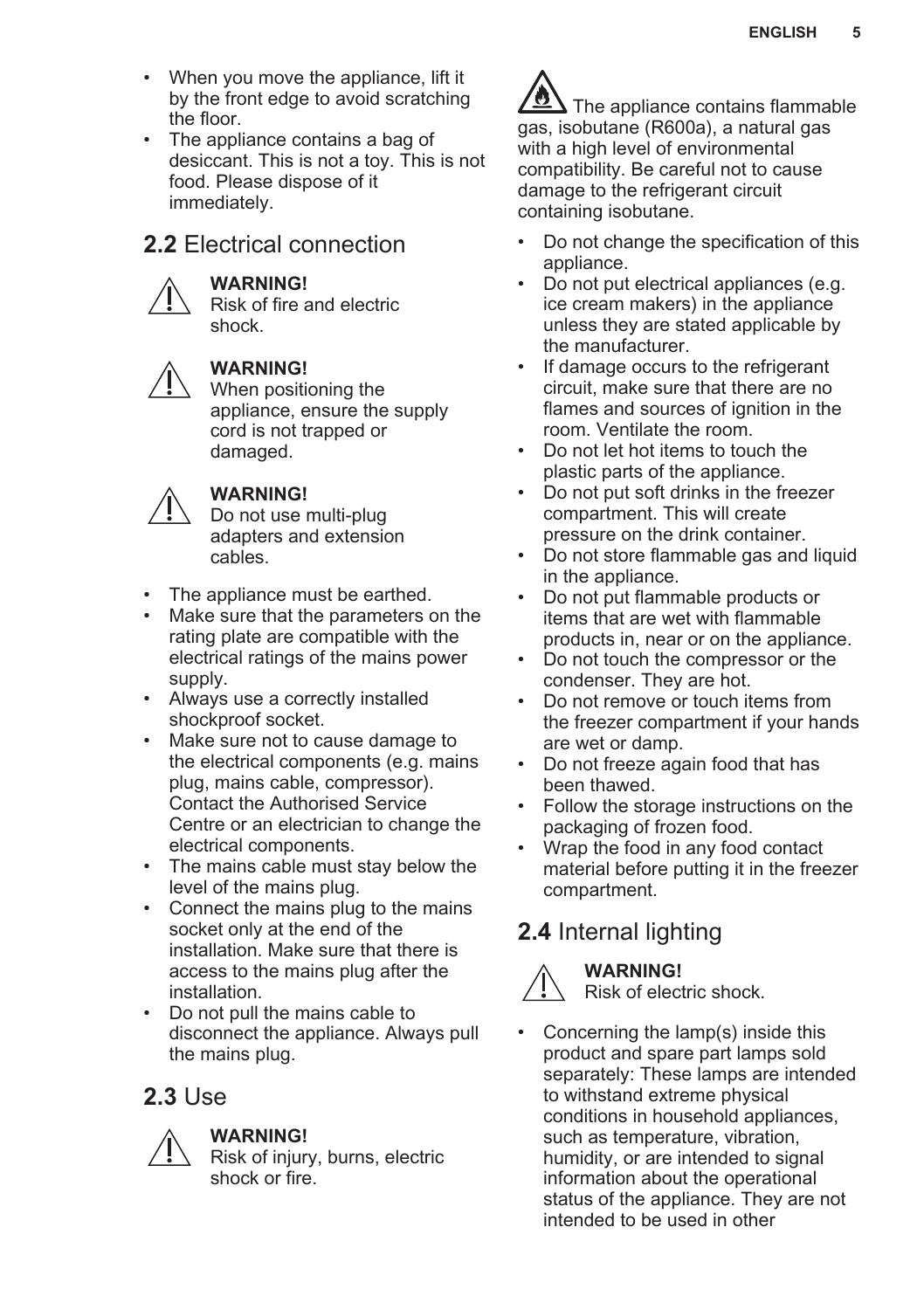<span id="page-5-0"></span>applications and are not suitable for household room illumination.

### **2.5** Care and cleaning



**WARNING!** Risk of injury or damage to the appliance.

- Before maintenance, deactivate the appliance and disconnect the mains plug from the mains socket.
- This appliance contains hydrocarbons in the cooling unit. Only a qualified person must do the maintenance and the recharging of the unit.
- Regularly examine the drain of the appliance and if necessary, clean it. If the drain is blocked, defrosted water collects in the bottom of the appliance.

# **2.6** Service

- To repair the appliance contact the Authorised Service Centre. Use original spare parts only.
- Please note that self-repair or nonprofessional repair can have safety consequences and might void the guarantee.
- The following spare parts will be available for 7 years after the model has been discontinued: thermostats, temperature sensors, printed circuit

# **3.** INSTALLATION



**WARNING!**

Refer to Safety chapters.

boards, light sources, door handles, door hinges, trays and baskets. Please note that some of these spare parts are only available to professional repairers, and that not all spare parts are relevant for all models.

• Door gaskets will be available for 10 years after the model has been discontinued.

# **2.7** Disposal



**WARNING!**

Risk of injury or suffocation.

- Disconnect the appliance from the mains supply.
- Cut off the mains cable and discard it.<br>• Bemove the door to prevent children
- Remove the door to prevent children and pets to be closed inside of the appliance.
- The refrigerant circuit and the insulation materials of this appliance are ozone-friendly.
- The insulation foam contains flammable gas. Contact your municipal authority for information on how to discard the appliance correctly.
- Do not cause damage to the part of the cooling unit that is near the heat exchanger.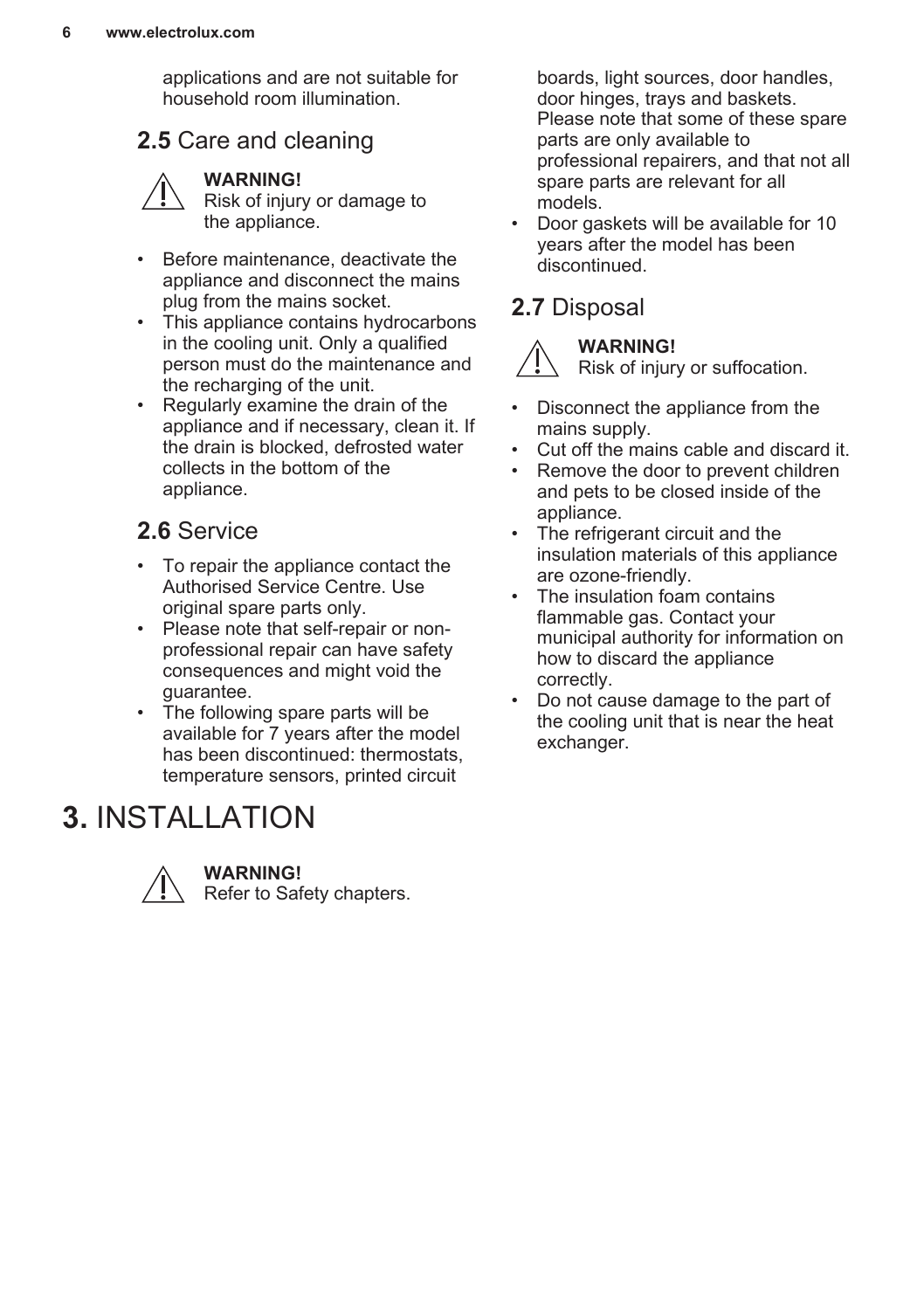# **3.1** Dimensions





| Overall dimensions <sup>1</sup> |    |      |
|---------------------------------|----|------|
| H1                              | mm | 1850 |
| W <sub>1</sub>                  | mm | 595  |
| D1                              | mm | 653  |

<sup>1</sup> the height, width and depth of the appliance without the handle and feet

| Space required in use <sup>2</sup> |    |      |  |
|------------------------------------|----|------|--|
| H <sub>2</sub>                     | mm | 1890 |  |
| W <sub>2</sub>                     | mm | 600  |  |
| D <sub>2</sub>                     | mm | 691  |  |

² the height, width and depth of the appliance including the handle, plus the space necessary for free circulation of the cooling air

| Overall space required in use 3 |    |      |
|---------------------------------|----|------|
| H <sub>2</sub>                  | mm | 1890 |
| W <sub>3</sub>                  | mm | 605  |
| D <sub>3</sub>                  | mm | 1193 |

<sup>3</sup> the height, width and depth of the appliance including the handle, plus the space necessary for free circulation of the cooling air, plus the space necessary to allow door opening to the minimum angle permitting removal of all internal equipment

# **3.2** Location



Refer to the installation instructions for the installation.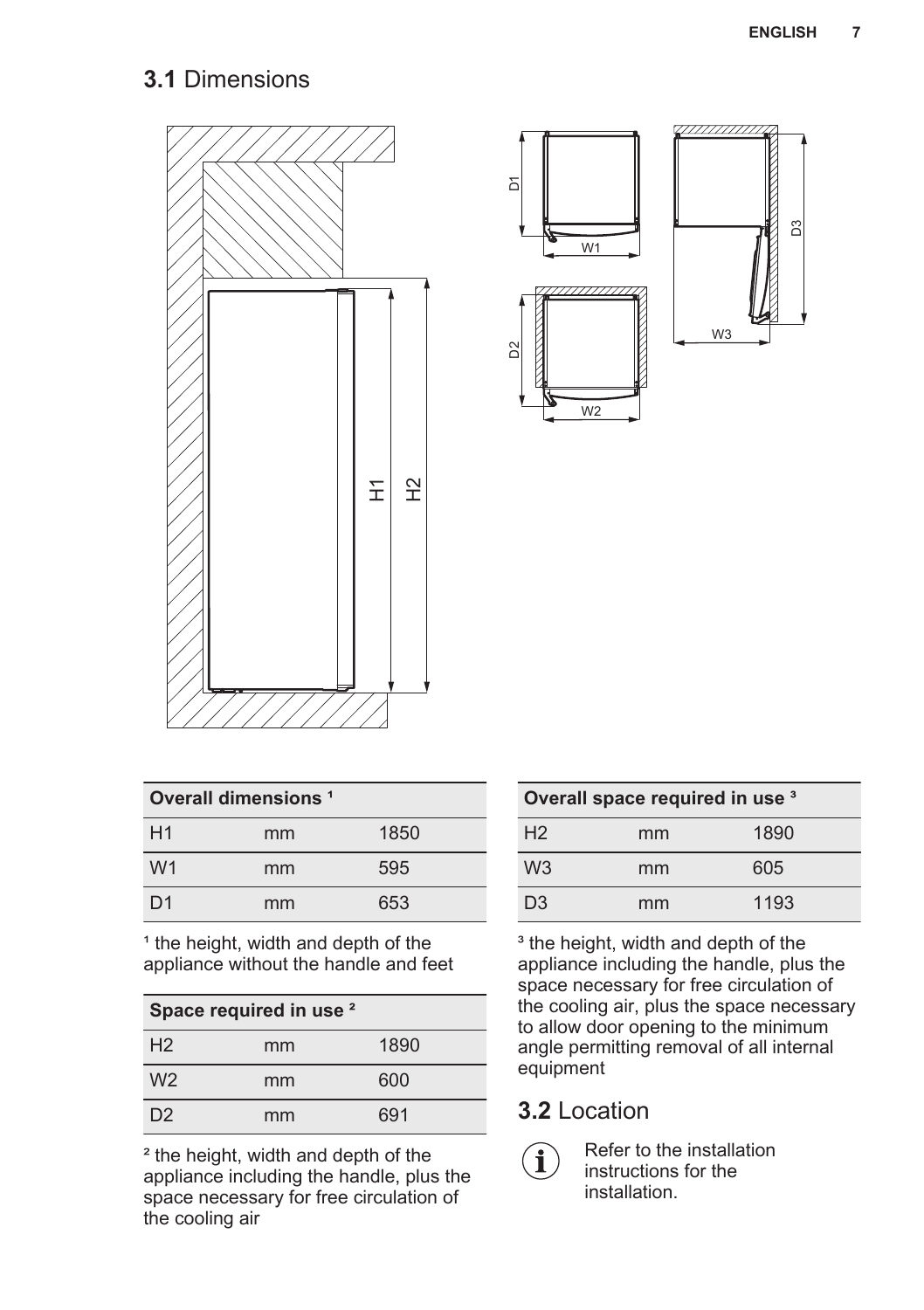This appliance is not intended to be used as a built-in appliance.

In case of different installation from freestanding respecting space required in use dimensions, the appliance will function correctly but energy consumption might increase slightly.

To ensure appliance's best functionality, you should not install the appliance in the nearby of the heat source (oven, stoves, radiators, cookers or hobs) or in a place with direct sunlight. Make sure that air can circulate freely around the back of the cabinet.

This appliance should be installed in a dry, well ventilated indoor position.

To ensure best performance, if the appliance is positioned below an overhanging wall unit, the minimum distance between the top of the cabinet shall be maintained. Ideally, however, the appliance should not be positioned below overhanging wall units. One or more adjustable feet at the base of the cabinet ensure that the appliance stands level.

#### **CAUTION!**

If you position the appliance against the wall, use back spacers provided or keep the minimum distance indicated in the installation instructions.



#### **CAUTION!**

If you install the appliance next to a wall, refer to the installation instructions to understand the minimum distance between the wall and the side of the appliance where door hinges are to provide enough space to open the door when the internal equipment is removed (e.g. when cleaning).

This appliance is intended to be used at ambient temperature ranging from 10°C to  $43^{\circ}$ C.

 $\mathbf i$ 

The correct operation of the appliance can only be guaranteed within the specified temperature range.

Authorised Service Centre.

- If you have any doubts  $\mathbf{\hat{i}}$ regarding where to install the appliance, please turn to the vendor, to our customer service or to the nearest
- It must be possible to  $\mathbf i$ disconnect the appliance from the mains power supply. The plug must therefore be easily accessible after installation.

# **3.3** Electrical connection

- Before plugging in, ensure that the voltage and frequency shown on the rating plate correspond to your domestic power supply.
- The appliance must be earthed. The power supply cable plug is provided with a contact for this purpose. If the domestic power supply socket is not earthed, connect the appliance to a separate earth in compliance with current regulations, consulting a qualified electrician.
- The manufacturer declines all responsibility if the above safety precautions are not observed.
- This appliance complies with the E.E.C. Directives.

# **3.4** Door reversibility

Please refer to the separate document with instructions on installation and door reversal.



### **CAUTION!**

At every stage of reversing the door protect the floor from scratching with a durable material.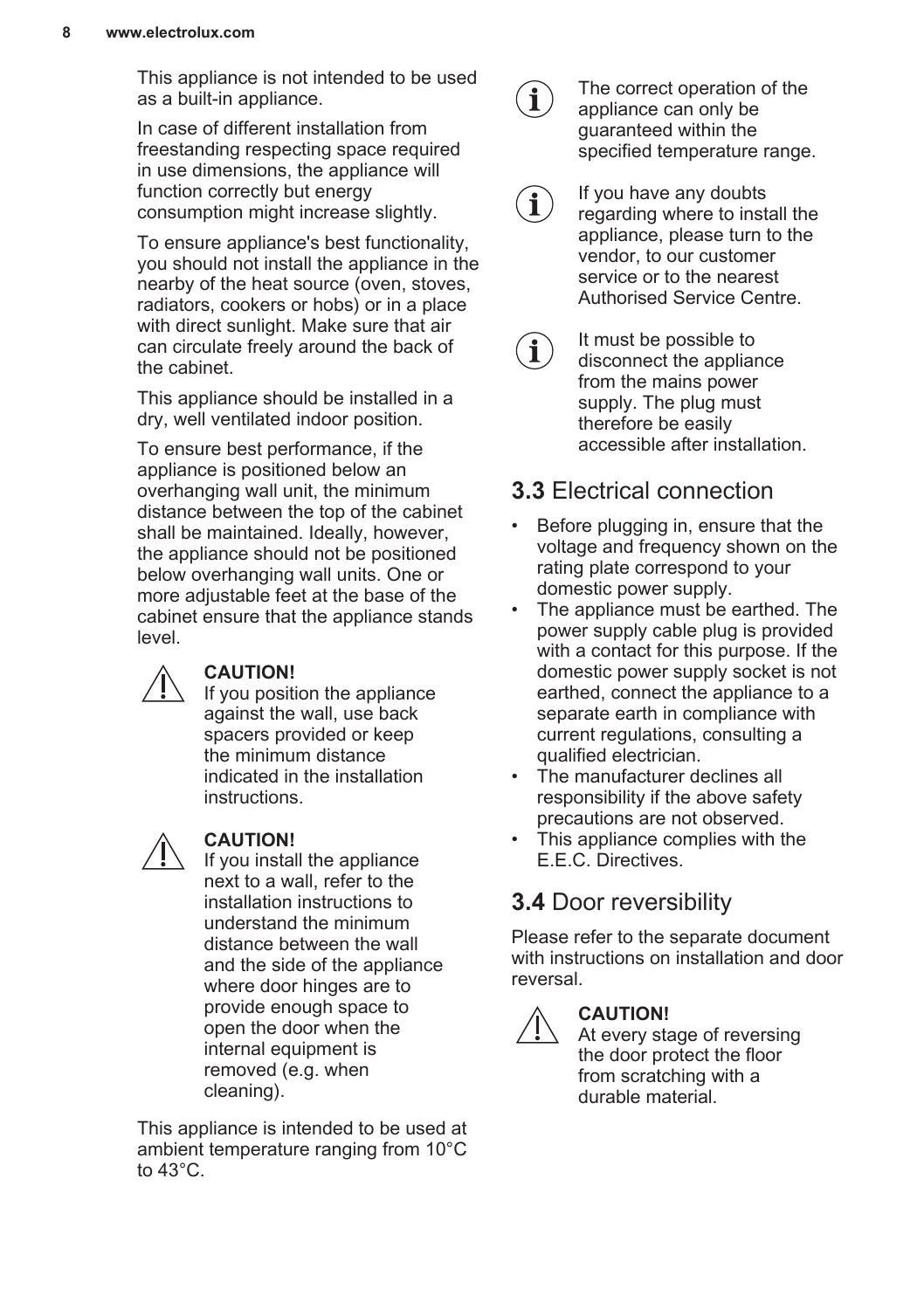# <span id="page-8-0"></span>**4.** CONTROL PANEL

# **4.1** Display



# **4.2** Switching on

- **1.** Plug the appliance into electrical mains socket.
- **2.** To turn on the appliance, touch the temperature key. All LED indicators light up.

The temperature is set to the default setting (ECO mode). LED indicator next to ECO mode icon illuminates.

# **4.3** Switching off

- **1.** To switch off the appliance press the temperature key for 3 seconds.
- All LED indicators turn off.
- **2.** To disconnect the appliance from the electrical supply, remove the mains plug from the power socket.

# **4.4** Temperature regulation

To regulate the temperature, press the temperature key. Every time the key is pressed, the set temperature moves by one position and corresponding LED indicator lights up. Press the temperature key repeatedly until the required temperature is selected. The setting will be fixed.



Selection is progressive, varying from -15°C to -24°C. Recommended setting is -18°C. You can activate it also by ECO mode.

The set temperature will be reached within 24 hours. After a power failure the set temperature remains stored.

# **4.5** ECO mode

In this mode the temperature is set to  $-18^{\circ}$ C.



 $\mathbf i$ 

This is the best setting to ensure good food preservation with minimal energy consumption.

To activate ECO mode press the temperature key repeatedly until LED indicator next to ECO mode icon lights up.

# **4.6** FastFreeze function

This function is used to perform prefreezing and fast freezing in sequence in the freezer compartment. It accelerates the freezing of fresh food and, at the same time, protects food products already stored in the compartment from undesirable warming.

> To freeze fresh food activate the function at least 24 hours before placing the food in the compartment to complete pre-freezing step.

To activate this function press the temperature key repeatedly until the LED indicator next to FastFreeze icon lights up.

> This function stops automatically after 52 hours. When the function deactivates, the previous temperature setting is restored. You can deactivate this function at any time by pressing the temperature key and choosing a new

temperature setting.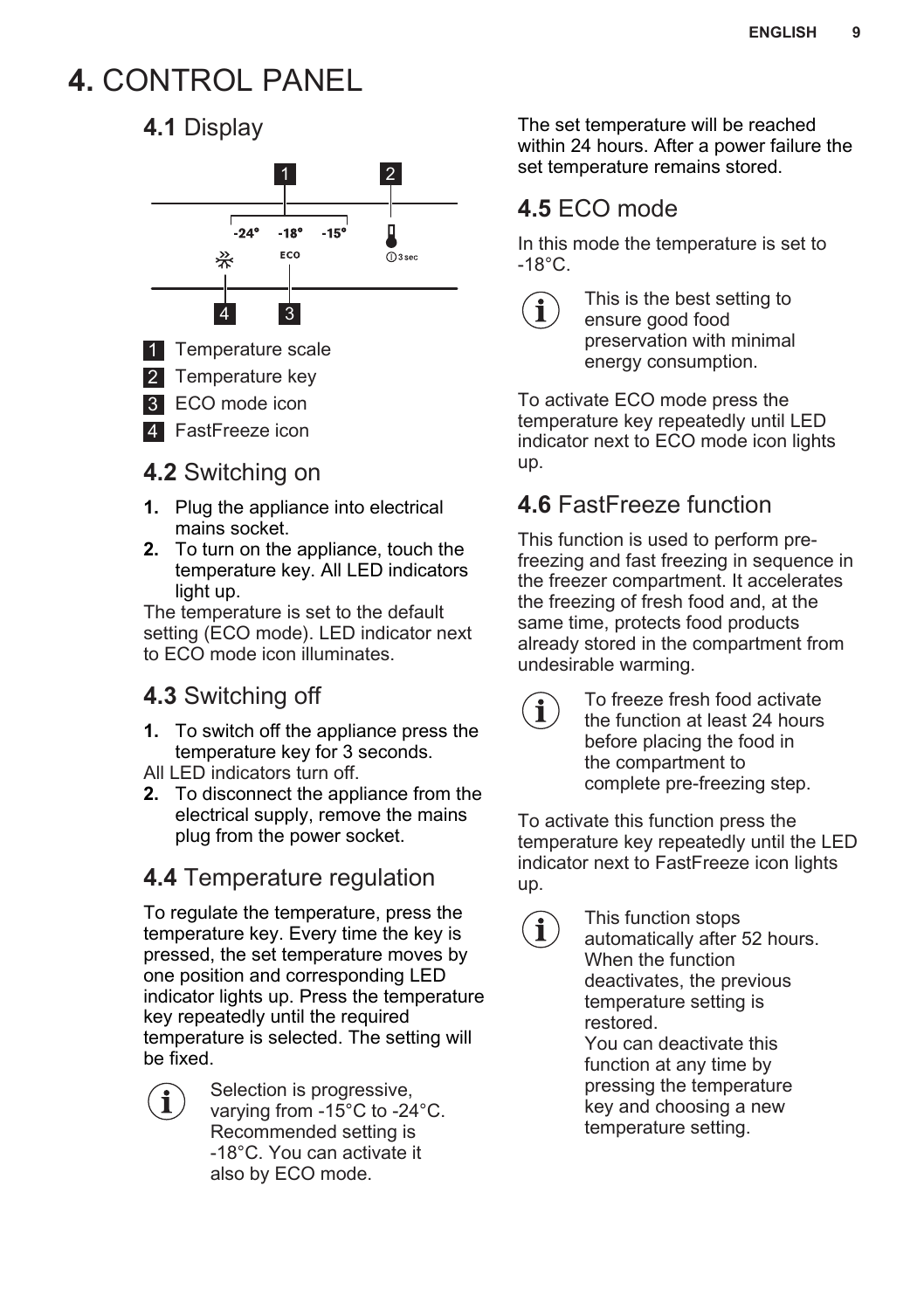### <span id="page-9-0"></span>**4.7** Door open alarm

If the door has been left open for approximately 90 seconds, the door open alarm activates. The LED indicator of the currently set temperature flashes and the sound is on.

To turn the sound off press the temperature key.

You can deactivate this alarm by closing the door.

If you do not press the key and do not close the door, the sound switches off automatically after approximately one hour to avoid disturbing.

### **4.8** High temperature alarm

An increase in the temperature in the freezer compartment (for example due to

# **5.** DAILY USE

# **5.1** Positioning door shelves

The door of this appliance is equipped with runners that enable shelves/bins to be arranged according to individual preferences.

To reposition the door shelves/bins:

- **1.** Gradually lift the shelf/bin in the direction of the arrows until it comes free.
- **2.** Place the shelf/bin in desired position and gently insert it into the runner.



### **5.2** Removing glass shelves

This appliance is equipped with glass shelves separating the drawers.

To remove a glass shelf:

an earlier power failure or opening of the door) activates the high temperature alarm. The LED indicator of the currently set temperature flashes and the sound is on.

To turn the sound off press the temperature key (if a temperature has not yet been restored the temperature indicator keeps flashing).

If temperature is restored and you press the temperature key, the temperature indicator stops flashing.

If you do not press the key, the sound switches off automatically after approximately around one hour to avoid disturbing.

- **1.** Remove surrounding drawers (refer to "Removing drawers").
- **2.** Pull out locking pins on both sides of the shelf (1).
- **3.** Pull the glass shelf outwards (2).





To put the glass shelf back follow the above steps in reverse order.



### **CAUTION!**

When pushing in the locking pins make sure to insert them fully in their place.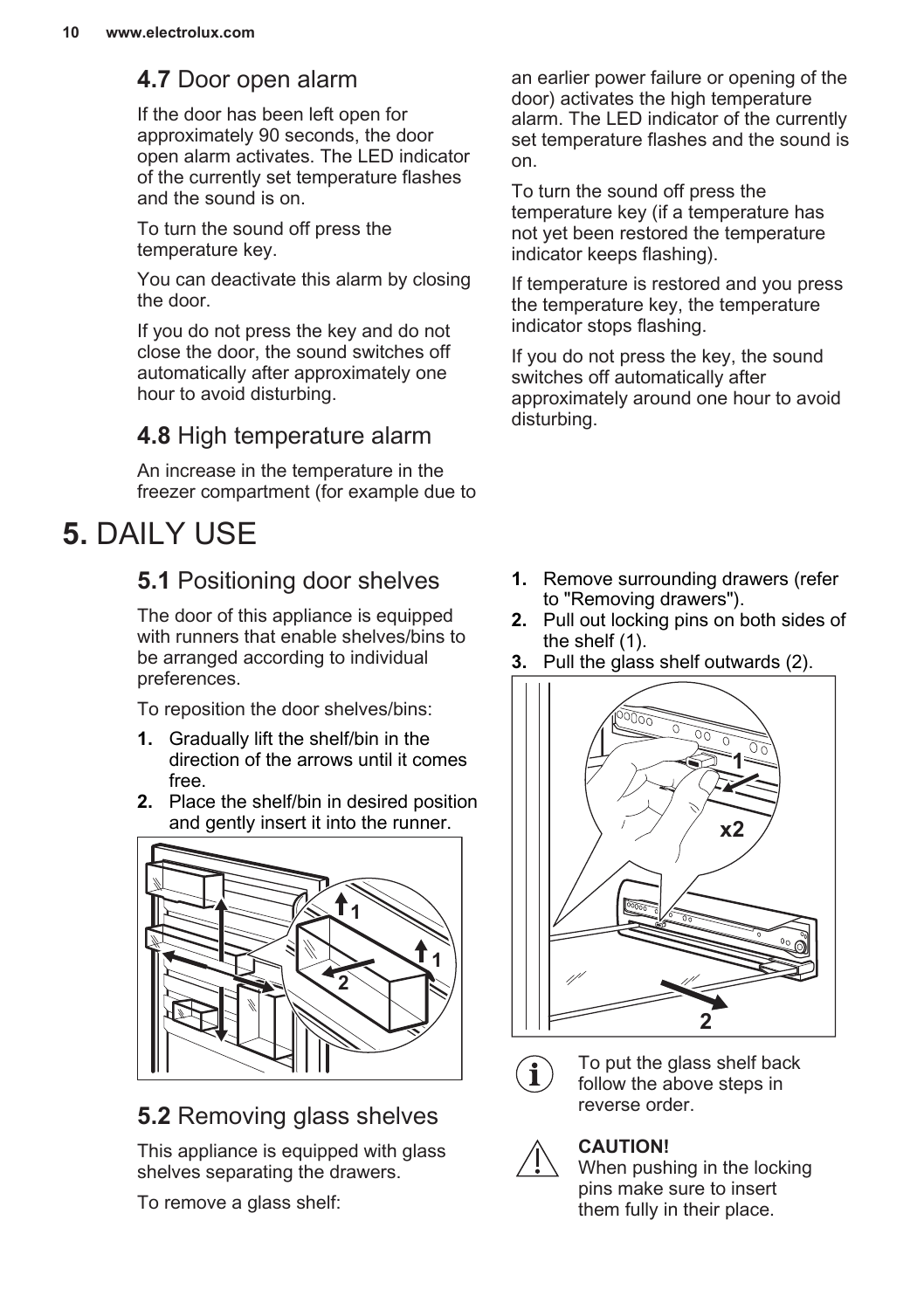# **5.3** Freezing fresh food

The freezer compartment is suitable for freezing fresh food and storing frozen and deep-frozen food for a long time.

To freeze fresh food activate the FastFreeze function at least 24 hours before placing the food to be frozen in the freezer compartment.

Store the fresh food evenly distributed in the eighth compartment or drawer from the top.

The maximum amount of food that can be frozen without adding other fresh food during 24 hours is specified on the rating plate (a label located inside the appliance).

When the freezing process is complete. the appliance automatically returns to the previous temperature setting (see "FastFreeze Function").

# **5.4** Storage of frozen food

When activating an appliance for the first time or after a period out of use, before putting the products in the compartment let the appliance run at least 3 hours with the FastFreeze function switched on.

The freezer drawers ensure that it is quick and easy to find the food package you want. If large quantities of food are to be stored, remove all drawers and place the food on shelves.

Keep the food no closer than 15 mm from the door.



#### **CAUTION!**

In the event of accidental defrosting, for example due to a power failure, if the power has been off for longer than the value shown on rating plate under "rising time", the defrosted food must be consumed quickly or cooked immediately then cooled and then re-frozen. Refer to "High temperature alarm".

### **5.5** Thawing

Deep-frozen or frozen food, prior to being consumed, can be thawed in the refrigerator or inside a plastic bag under cold water.

This operation depends on the time available and on the type of food. Small pieces may even be cooked still frozen.

### **5.6** Cold accumulators

This appliance is equipped with cold accumulators which increase storage time in the event of a power cut or breakdown.

To ensure the best performance of the accumulators, place them in the front top area of the appliance.

# **5.7** Removing drawers

To remove a drawer from a compartment:

- **1.** Pull the drawer out until it stops.
- **2.** Once you reach the end of the runners, lift slightly the front of the drawer and remove it from the appliance.



 $\mathbf{i}$ 

To put the drawer into a compartment, follow the above steps in reverse order.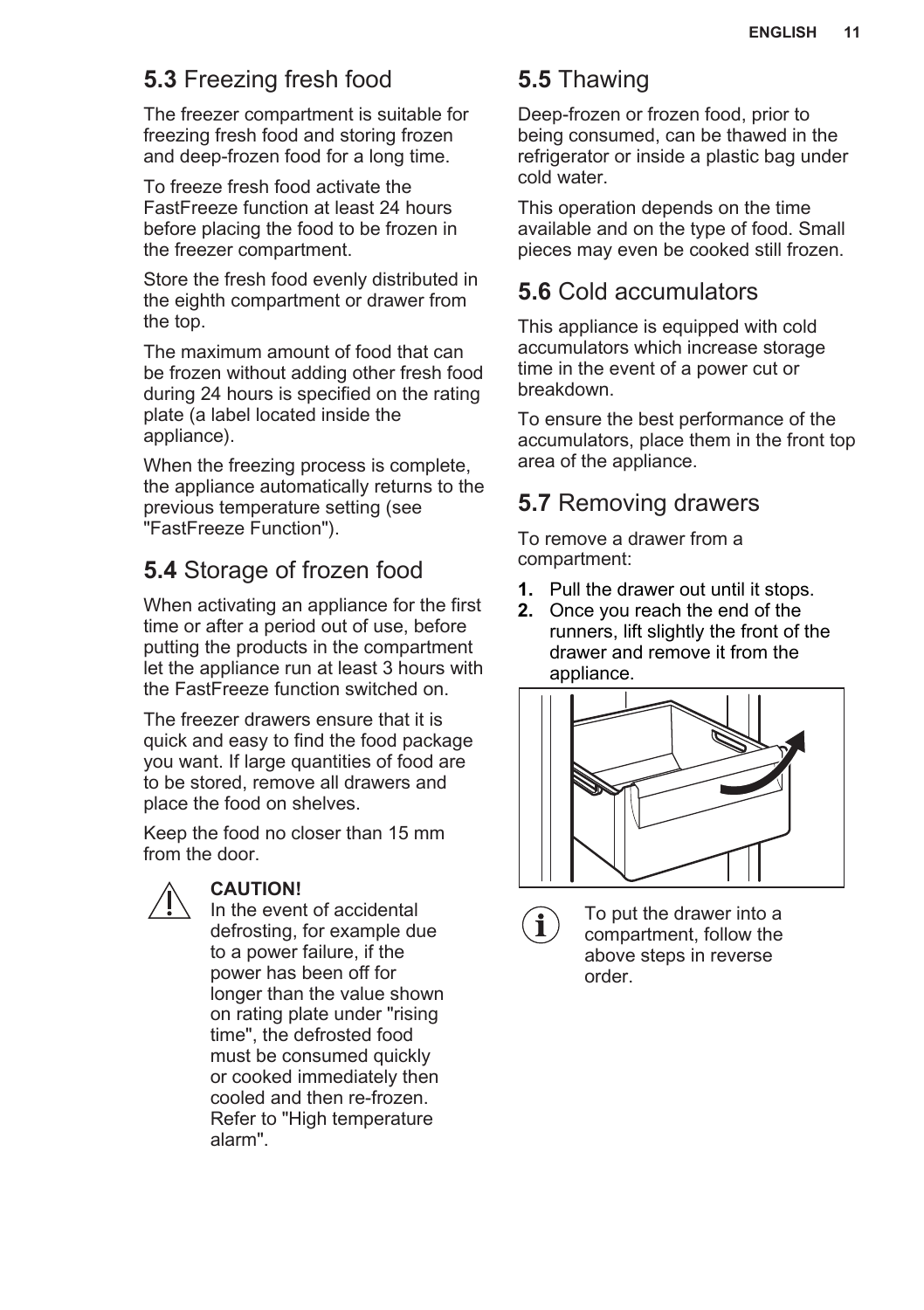# <span id="page-11-0"></span>**6.** HINTS AND TIPS

### **6.1** Hints for energy saving

- The internal configuration of the appliance is the one that ensures the most efficient use of energy.
- Do not remove the cold accumulators from the freezer basket.
- Do not open the door frequently or leave it open longer than necessary.
- The colder the temperature setting, the higher the energy consumption.
- Ensure a good ventilation. Do not cover the ventilation grilles or holes.
- Make sure that food products inside the appliance allow air circulation through dedicated holes in the rear interior of the appliance.

# **6.2** Hints for freezing

- Activate FastFreeze function at least 24 hours before placing the food inside the freezer compartment.
- Before freezing wrap and seal fresh food in: aluminium foil, plastic film or bags, airtight containers with lid.
- For more efficient freezing and thawing divide food into small portions.
- It is recommended to put labels and dates on all your frozen food. This will help to identify foods and to know when they should be used before their deterioration.
- The food should be fresh when being frozen to preserve good quality. Especially fruits and vegetables should be frozen after the harvest to preserve all of their nutrients.
- Do not freeze bottles or cans with liquids, in particular drinks containing carbon dioxide - they may explode during freezing.
- Do not put hot food in the freezer compartment. Cool it down at room temperature before placing it inside the compartment.
- To avoid increase in temperature of already frozen food, do not place fresh unfrozen food directly next to it. Place food at room temperature in the part of the freezer compartment where there is no frozen food.
- Do not eat ice cubes, water ices or ice lollies immediately after taking them out of the freezer. Risk of frostbites.
- Do not re-freeze defrosted food. If the food has defrosted, cook it, cool it down and then freeze it.

### **6.3** Hints for storage of frozen food

- Freezer compartment is the one marked with  $\frac{1}{2}$  \*\*\*
- Good temperature setting that ensures preservation of frozen food products is a temperature less than or equal to -18°C. Higher temperature setting inside the appliance may lead to shorter shelf life.
- The whole freezer compartment is suitable for storage of frozen food products.
- Leave enough space around the food to allow air to circulate freely.
- For adequate storage refer to food packaging label to see the shelf life of food.
- It is important to wrap the food in such a way that prevents water, humidity or condensation from getting inside.

# **6.4** Shopping tips

After grocery shopping:

- Ensure that the packaging is not damaged - the food could be deteriorated. If the package is swollen or wet, it might have not been stored in the optimal conditions and defrosting may have already started.
- To limit the defrosting process buy frozen goods at the end of your grocery shopping and transport them in a thermal and insulated cool bag.
- Place the frozen foods immediately in the freezer after coming back from the shop.
- If food has defrosted even partially, do not re-freeze it. Consume it as soon as possible.
- Respect the expiry date and the storage information on the package.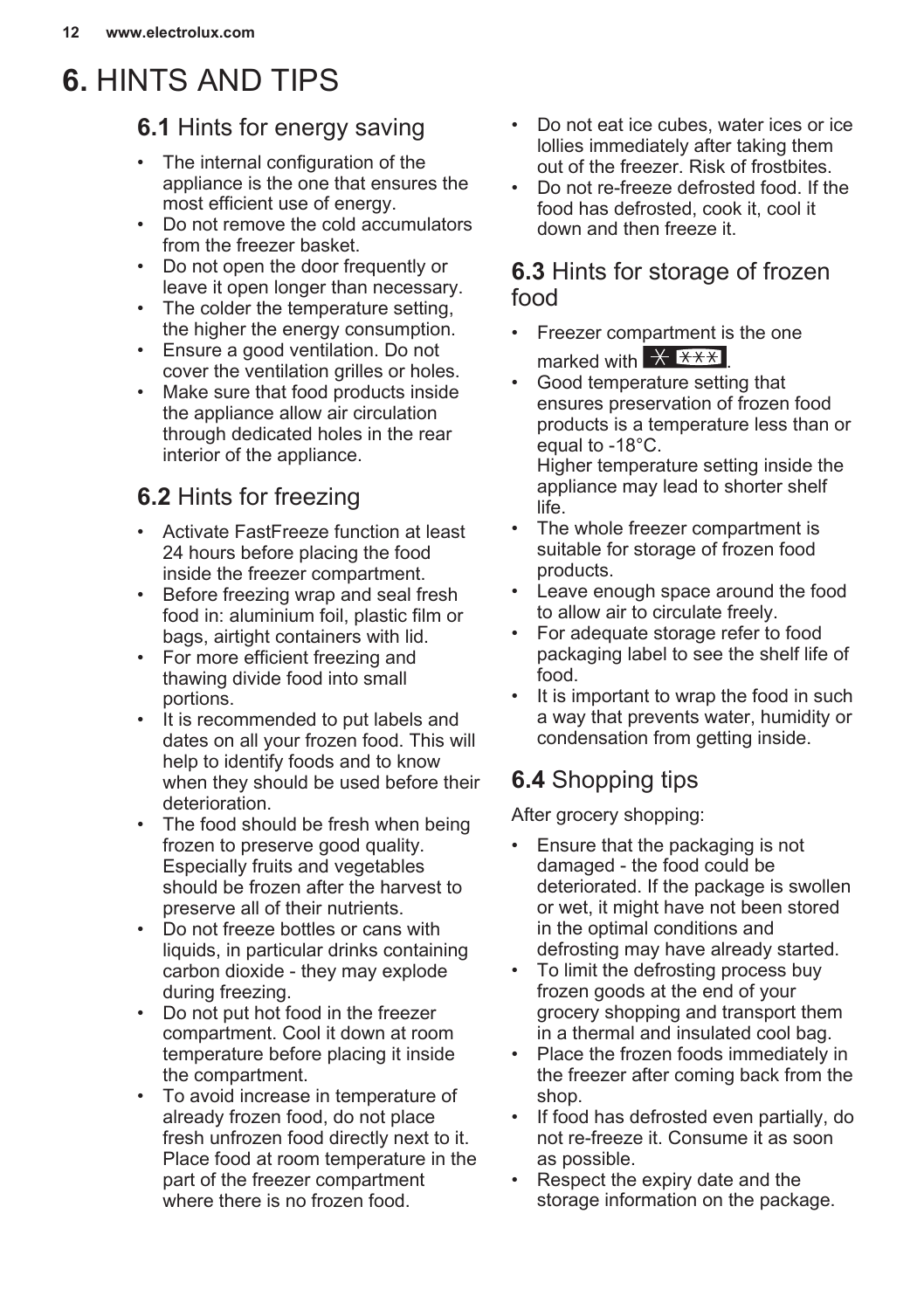### <span id="page-12-0"></span>**6.5** Shelf life

| <b>Type of food</b>                                                                                                         | <b>Shelf life (months)</b>                                                  |
|-----------------------------------------------------------------------------------------------------------------------------|-----------------------------------------------------------------------------|
| <b>Bread</b>                                                                                                                | 3                                                                           |
| Fruits (except citrus)                                                                                                      | $6 - 12$                                                                    |
| Vegetables                                                                                                                  | $8 - 10$                                                                    |
| Leftovers without meat                                                                                                      | $1 - 2$                                                                     |
| Dairy food:                                                                                                                 |                                                                             |
| <b>Butter</b><br>Soft cheese (e.g. mozzarella)<br>Hard cheese (e.g. parmesan, cheddar)                                      | $6 - 9$<br>$3 - 4$<br>6                                                     |
| Seafood:                                                                                                                    |                                                                             |
| Fatty fish (e.g. salmon, mackerel)<br>Lean fish (e.g. cod, flounder)<br>Shrimps<br>Shucked clams and mussels<br>Cooked fish | $2 - 3$<br>$4 - 6$<br>12<br>$3 - 4$<br>$1 - 2$                              |
| Meat:                                                                                                                       |                                                                             |
| Poultry<br><b>Beef</b><br>Pork<br>Lamb<br>Sausage<br>Ham<br>Leftovers with meat                                             | $9 - 12$<br>$6 - 12$<br>$4 - 6$<br>$6 - 9$<br>$1 - 2$<br>$1 - 2$<br>$2 - 3$ |

# **7.** CARE AND CLEANING



#### **WARNING!**

Refer to Safety chapters.

### **7.1** Cleaning the interior

Before using the appliance for the first time, the interior and all internal accessories should be washed with lukewarm water and some neutral soap to remove the typical smell of a brandnew product, then dried thoroughly.



#### **CAUTION!**

Do not use detergents, abrasive powders, chlorine or oil-based cleaners as they will damage the finish.



### **CAUTION!**

The accessories and parts of the appliance are not suitable for washing in a dishwasher.

# **7.2** Periodic cleaning

The equipment has to be cleaned regularly:

- **1.** Clean the inside and accessories with lukewarm water and some neutral soap.
- **2.** Regularly check the door seals and wipe them clean to ensure they are clean and free from debris.
- **3.** Rinse and dry thoroughly.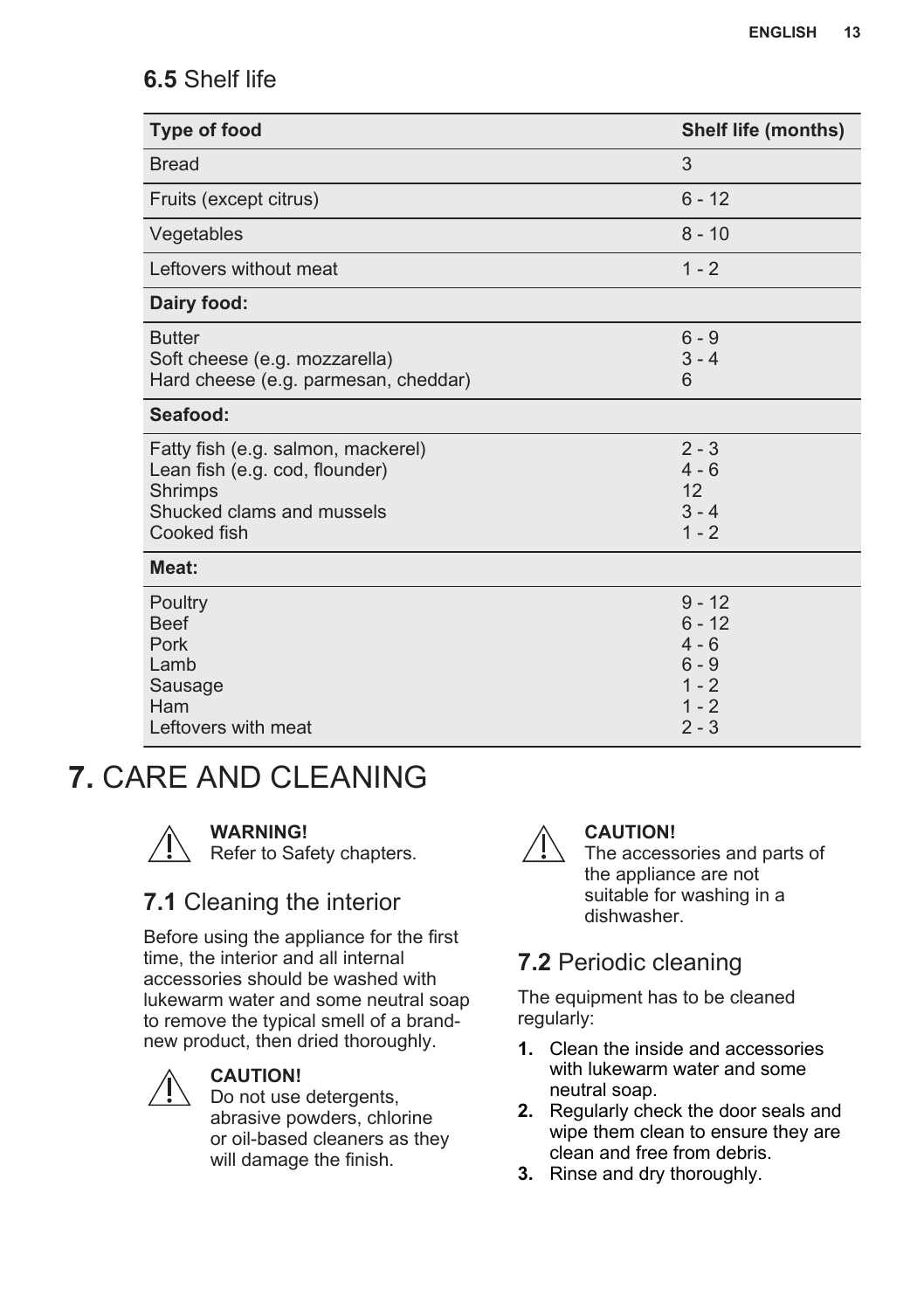# <span id="page-13-0"></span>**7.3** Defrosting of the freezer

The freezer compartment is frost free. This means that there is no build up of frost when it is in operation, neither on the internal walls, nor on the foods.

### **7.4** Period of non-operation

When the appliance is not in use for long period, take the following precautions:

# **8.** TROUBLESHOOTING

**WARNING!**

Refer to Safety chapters.

### **8.1** What to do if...

- **1.** Disconnect the appliance from electricity supply.
- **2.** Remove all food.
- **3.** Clean the appliance and all accessories.
- **4.** Leave the door open to prevent unpleasant smells.

| Problem                                 | Possible cause                                                         | <b>Solution</b>                                                                                           |
|-----------------------------------------|------------------------------------------------------------------------|-----------------------------------------------------------------------------------------------------------|
| The appliance does not<br>operate.      | The appliance is switched<br>off.                                      | Switch on the appliance.                                                                                  |
|                                         | The mains plug is not con-<br>nected to the mains socket<br>correctly. | Connect the mains plug to<br>the mains socket correctly.                                                  |
|                                         | There is no voltage in the<br>mains socket.                            | Connect a different electri-<br>cal appliance to the mains<br>socket. Contact a qualified<br>electrician. |
| The appliance is noisy.                 | The appliance is not sup-<br>ported properly.                          | Check if the appliance<br>stands stable.                                                                  |
| Acoustic or visual alarm is<br>on.      | The cabinet has been re-<br>cently switched on.                        | Refer to "Door Open<br>Alarm" or "High Tempera-<br>ture Alarm".                                           |
|                                         | The temperature in the ap-<br>pliance is too high.                     | Refer to "Door Open<br>Alarm" or "High Tempera-<br>ture Alarm".                                           |
|                                         | The door is left open.                                                 | Close the door.                                                                                           |
| The compressor operates<br>continually. | Temperature is set incor-<br>rectly.                                   | Refer to "Control Panel"<br>chapter.                                                                      |
|                                         | Many food products were<br>put in at the same time.                    | Wait a few hours and then<br>check the temperature<br>again.                                              |
|                                         | The room temperature is<br>too high.                                   | Refer to "Installation" chap-<br>ter.                                                                     |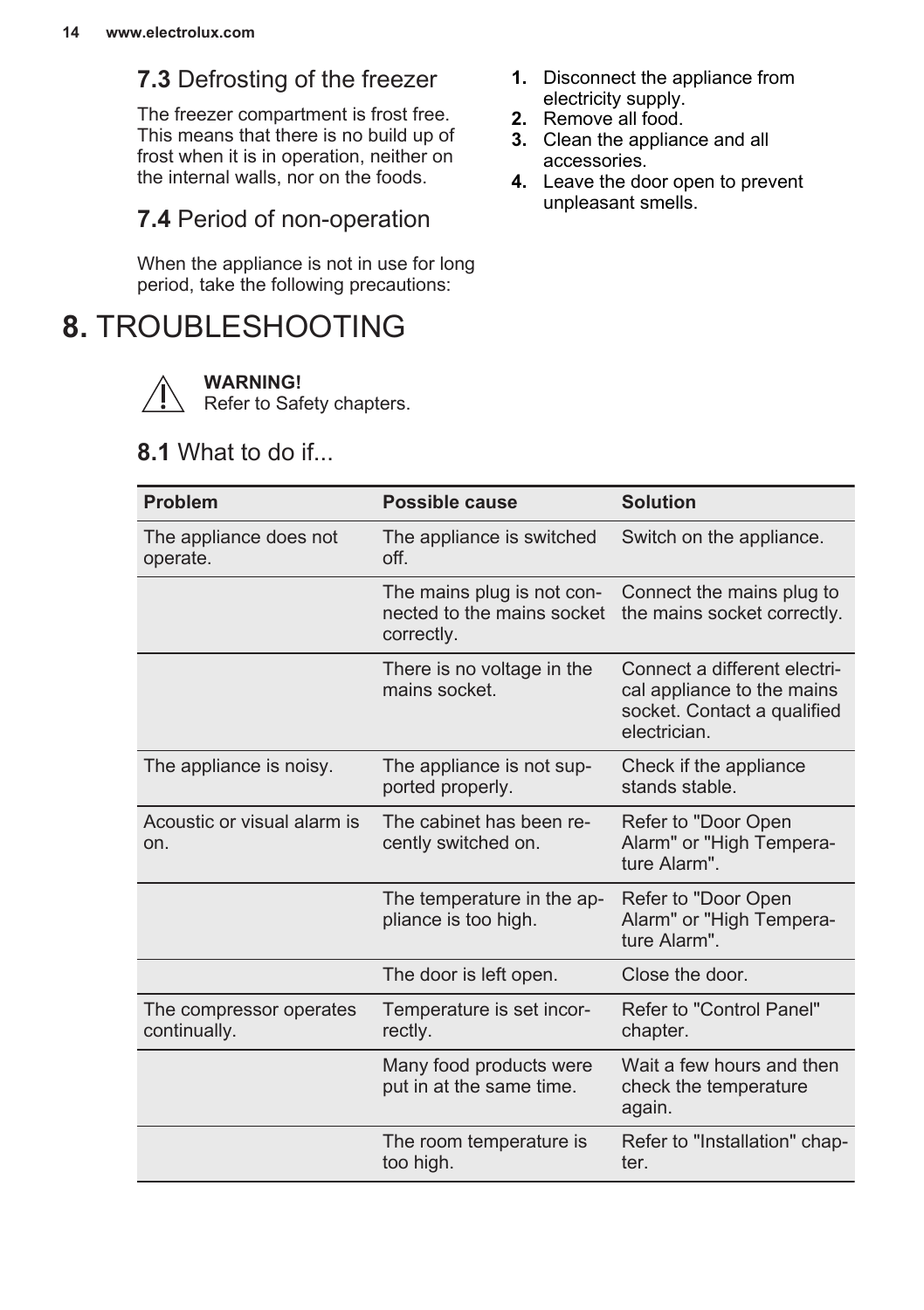| <b>Problem</b>                                                                                                              | Possible cause                                                                                  | <b>Solution</b>                                                             |
|-----------------------------------------------------------------------------------------------------------------------------|-------------------------------------------------------------------------------------------------|-----------------------------------------------------------------------------|
|                                                                                                                             | Food products placed in<br>the appliance were too<br>warm.                                      | Allow food products to cool<br>to room temperature be-<br>fore storing.     |
|                                                                                                                             | The door is not closed cor-<br>rectly.                                                          | Refer to "Closing the door"<br>section.                                     |
|                                                                                                                             | The FastFreeze function is<br>switched on.                                                      | Refer to "FastFreeze func-<br>tion" section.                                |
| The compressor does not<br>start immediately after<br>pressing the "FastFreeze",<br>or after changing the tem-<br>perature. | The compressor starts af-<br>ter a period of time.                                              | This is normal, no error<br>has occurred.                                   |
| Door is misaligned or inter-<br>feres with ventilation grill.                                                               | The appliance is not level-<br>led.                                                             | Refer to installation instruc-<br>tions.                                    |
| Door does not open easily.                                                                                                  | You attempted to re-open<br>the door immediately after<br>closing.                              | Wait at least 30 seconds<br>between closing and re-<br>opening of the door. |
| Side panels of the appli-<br>ance are warm.                                                                                 | This is a normal state<br>caused by operation of the<br>heat exchanger.                         |                                                                             |
| The lamp does not work.                                                                                                     | The lamp is in stand-by<br>mode.                                                                | Close and open the door.                                                    |
|                                                                                                                             | The lamp is defective.                                                                          | Contact the nearest Au-<br>thorized Service Centre.                         |
| There is too much frost<br>and ice.                                                                                         | The door is not closed cor-<br>rectly.                                                          | Refer to "Closing the door"<br>section.                                     |
|                                                                                                                             | The gasket is deformed or<br>dirty.                                                             | Refer to "Closing the door"<br>section.                                     |
|                                                                                                                             | Food products are not<br>wrapped properly.                                                      | Wrap the food products<br>better.                                           |
|                                                                                                                             | Temperature is set incor-<br>rectly.                                                            | Refer to "Control Panel"<br>chapter.                                        |
|                                                                                                                             | Appliance is fully loaded<br>and is set to the lowest<br>temperature.                           | Set a higher temperature.<br>Refer to "Control Panel"<br>chapter.           |
|                                                                                                                             | Temperature set in the ap-<br>pliance is too low and the<br>ambient temperature is too<br>high. | Set a higher temperature.<br>Refer to "Control Panel"<br>chapter.           |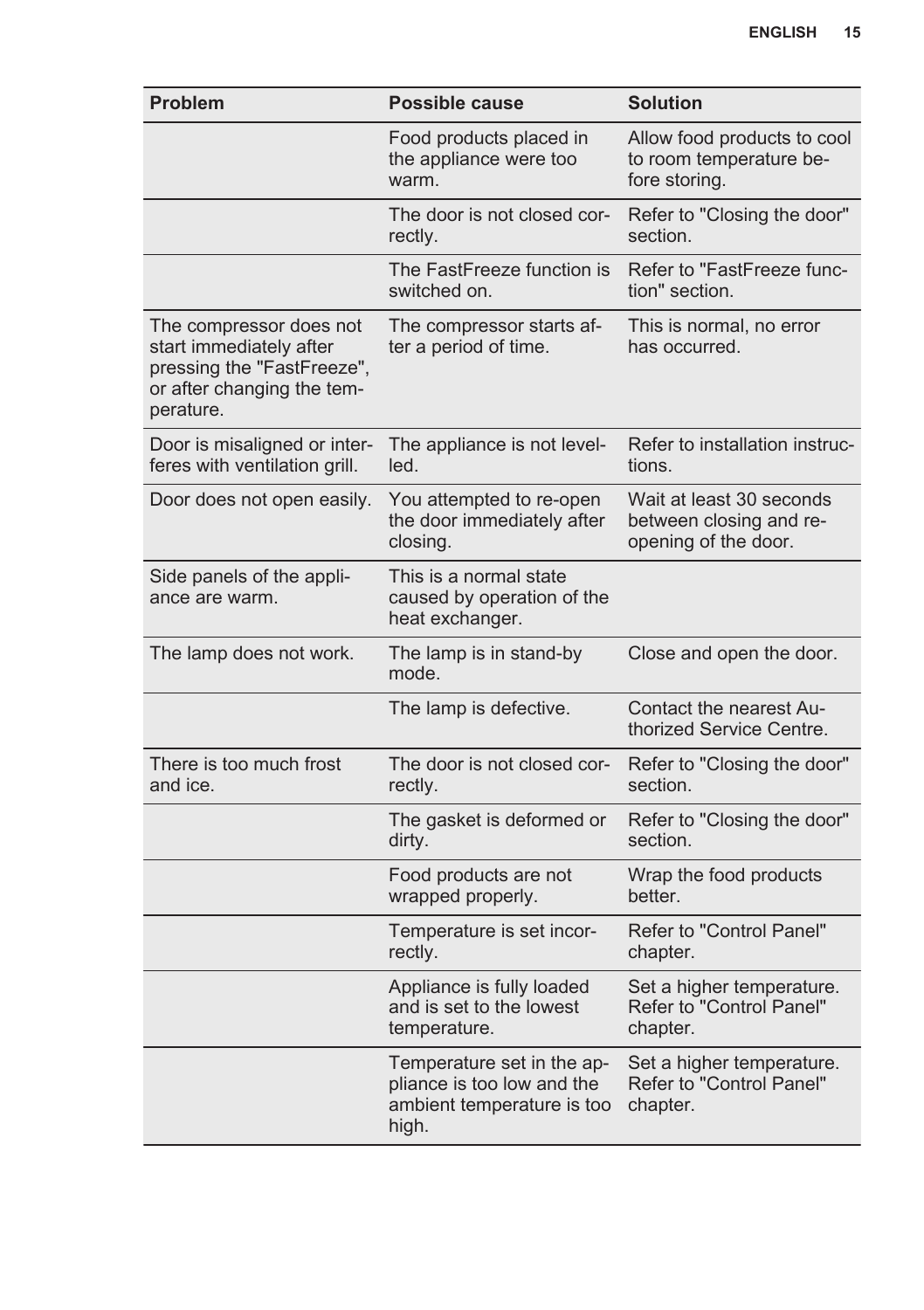| Problem                                                    | Possible cause                                                                                       | <b>Solution</b>                                                                                                                                                                       |
|------------------------------------------------------------|------------------------------------------------------------------------------------------------------|---------------------------------------------------------------------------------------------------------------------------------------------------------------------------------------|
| Water flows on the floor.                                  | The melting water outlet is<br>not connected to the evap-<br>orative tray above the com-<br>pressor. | Attach the melting water<br>outlet to the evaporative<br>tray.                                                                                                                        |
| Temperature cannot be<br>set.                              | The "FastFreeze function"<br>is switched on.                                                         | Switch off "FastFreeze<br>function" manually, or wait<br>until the function deacti-<br>vates automatically to set<br>the temperature. Refer to<br>"FastFreeze function" sec-<br>tion. |
| The temperature in the ap-<br>pliance is too low/too high. | The temperature is not set<br>correctly.                                                             | Set a higher/lower temper-<br>ature.                                                                                                                                                  |
|                                                            | The door is not closed cor-<br>rectly.                                                               | Refer to "Closing the door"<br>section.                                                                                                                                               |
|                                                            | The food products' temper-<br>ature is too high.                                                     | Let the food products tem-<br>perature decrease to room<br>temperature before stor-<br>age.                                                                                           |
|                                                            | Many food products are<br>stored at the same time.                                                   | Store less food products at<br>the same time.                                                                                                                                         |
|                                                            | The door has been opened<br>often.                                                                   | Open the door only if nec-<br>essary.                                                                                                                                                 |
|                                                            | The FastFreeze function is<br>switched on.                                                           | Refer to "FastFreeze func-<br>tion" section.                                                                                                                                          |
|                                                            | There is no cold air circula-<br>tion in the appliance.                                              | Make sure that there is<br>cold air circulation in the<br>appliance. Refer to "Hints<br>and Tips" chapter.                                                                            |
| Temperature setting LEDs<br>flash at the same time.        | An error has occurred in<br>measuring the tempera-<br>ture.                                          | Contact the nearest Au-<br>thorised Service Centre.<br>The cooling system will<br>continue to keep food<br>products cold, but temper-<br>ature adjustment will not<br>be possible.    |

If the advice does not lead to  $\mathbf{(i)}$ the desired result, call the nearest Authorized Service Centre.

# **8.2** Replacing the lamp

The appliance is equipped with a longlife LED interior light.

Only service is allowed to replace the lighting device. Contact your Authorised Service Centre.

### **8.3** Closing the door

- **1.** Clean the door gaskets.
- **2.** If necessary, adjust the door. Refer to installation instructions.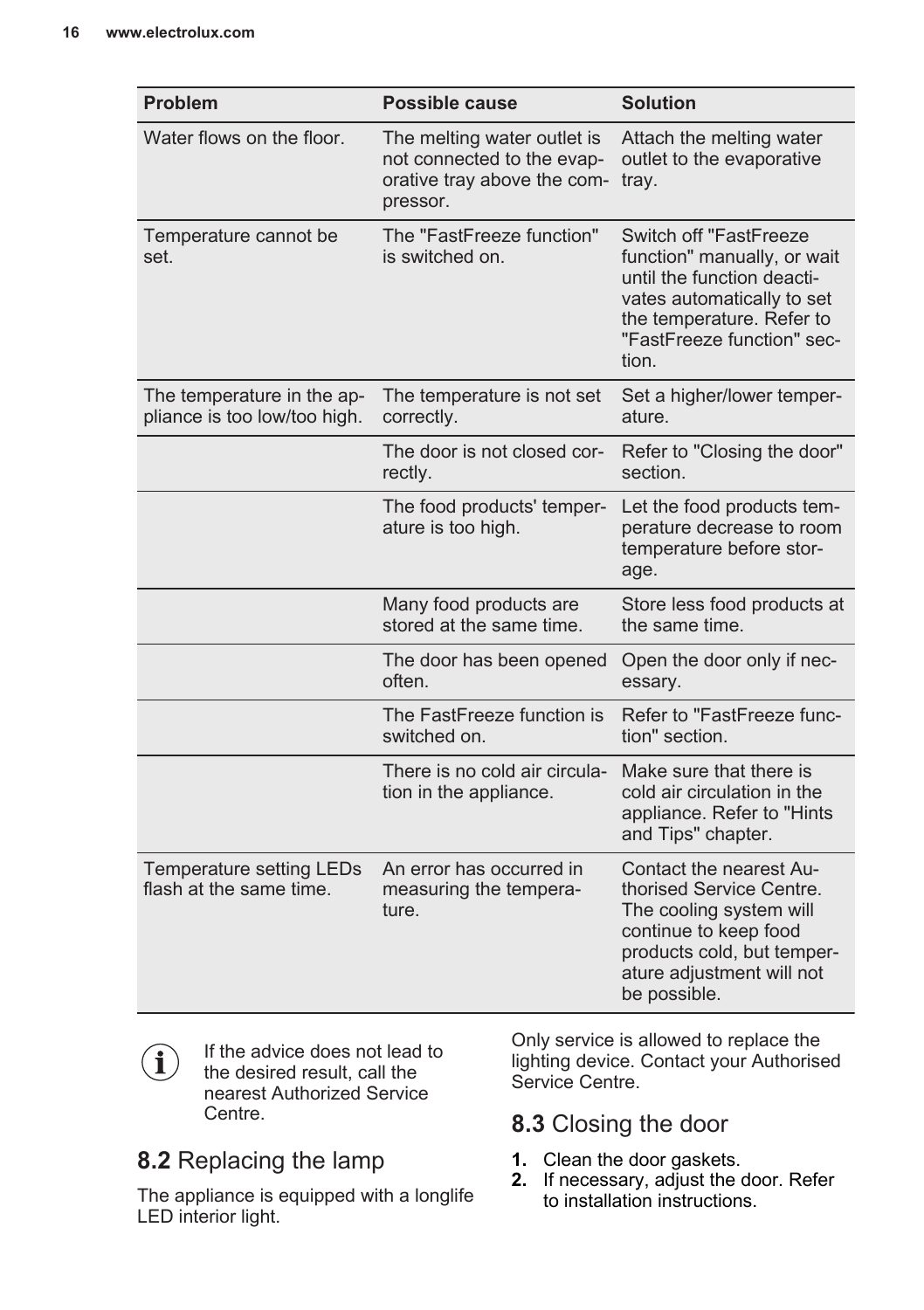<span id="page-16-0"></span>**3.** If necessary, replace the defective door gaskets. Contact the Authorised Service Centre.

# **9.** NOISES



# **10.** TECHNICAL DATA

The technical information is situated in the rating plate on the internal side of the appliance and on the energy label.

The QR code on the energy label supplied with the appliance provides a web link to the information related to the performance of the appliance in the EU EPREL database. Keep the energy label for reference together with the user manual and all other documents provided with this appliance.

It is also possible to find the same information in EPREL using the link https://eprel.ec.europa.eu and the model name and product number that you find on the rating plate of the appliance.

See the link www.theenergylabel.eu for detailed information about the energy label.

# **11.** INFORMATION FOR TEST INSTITUTES

Installation and preparation of the appliance for any EcoDesign verification shall be compliant with EN 62552.

Ventilation requirements, recess dimensions and minimum rear clearances shall be as stated in this User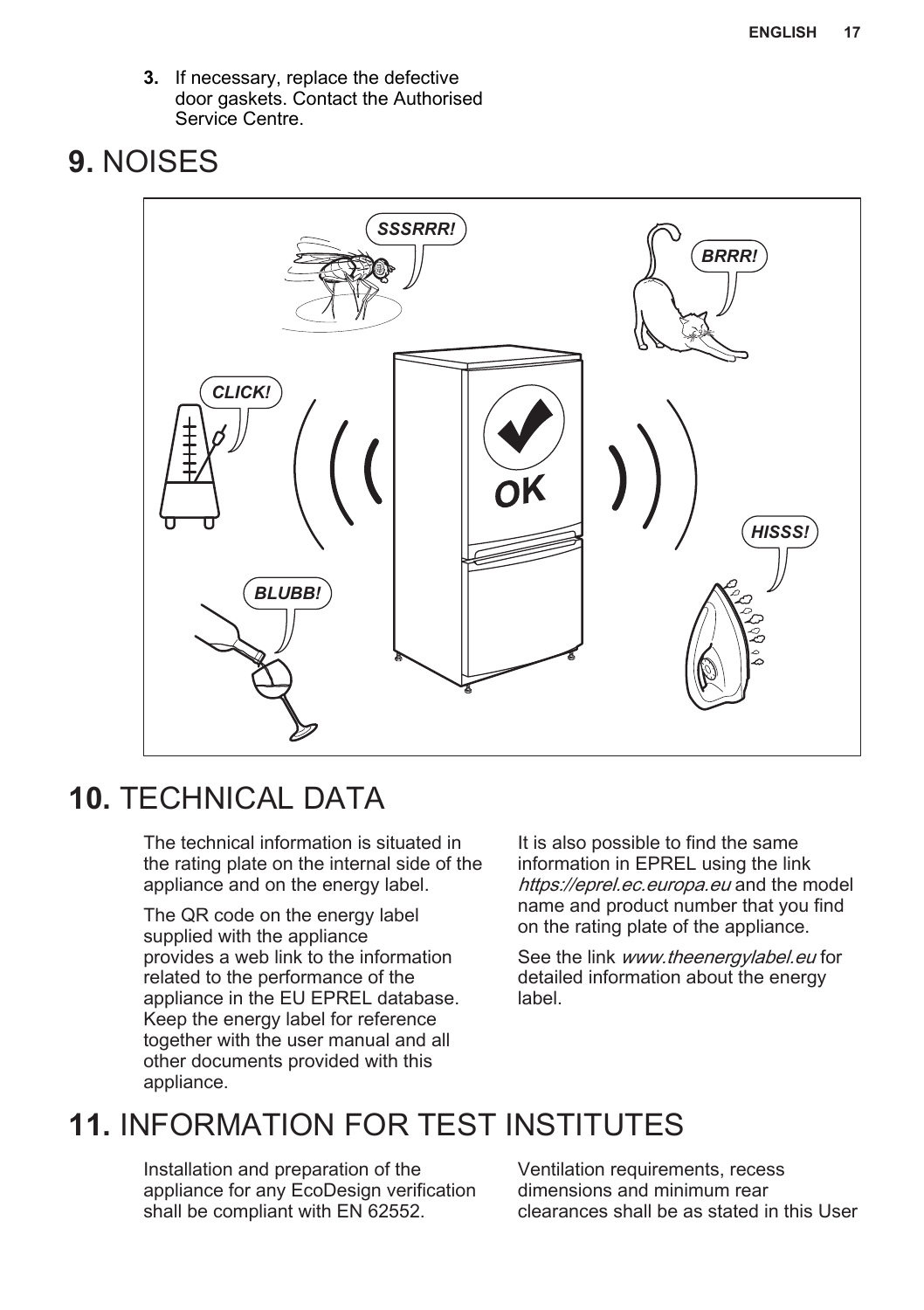#### **18 www.electrolux.com**

Manual at Chapter 3. Please contact the manufacturer for any other further information, including loading plans.

# **12.** ENVIRONMENTAL CONCERNS

Recycle materials with the symbol  $\hat{\omega}$ . Put the packaging in relevant containers to recycle it. Help protect the environment and human health by recycling waste of electrical and electronic appliances. Do not dispose of appliances marked with the symbol  $\mathbb{\underline{\mathfrak{A}}}$ with the household waste. Return the product to your local recycling facility or contact your municipal office.